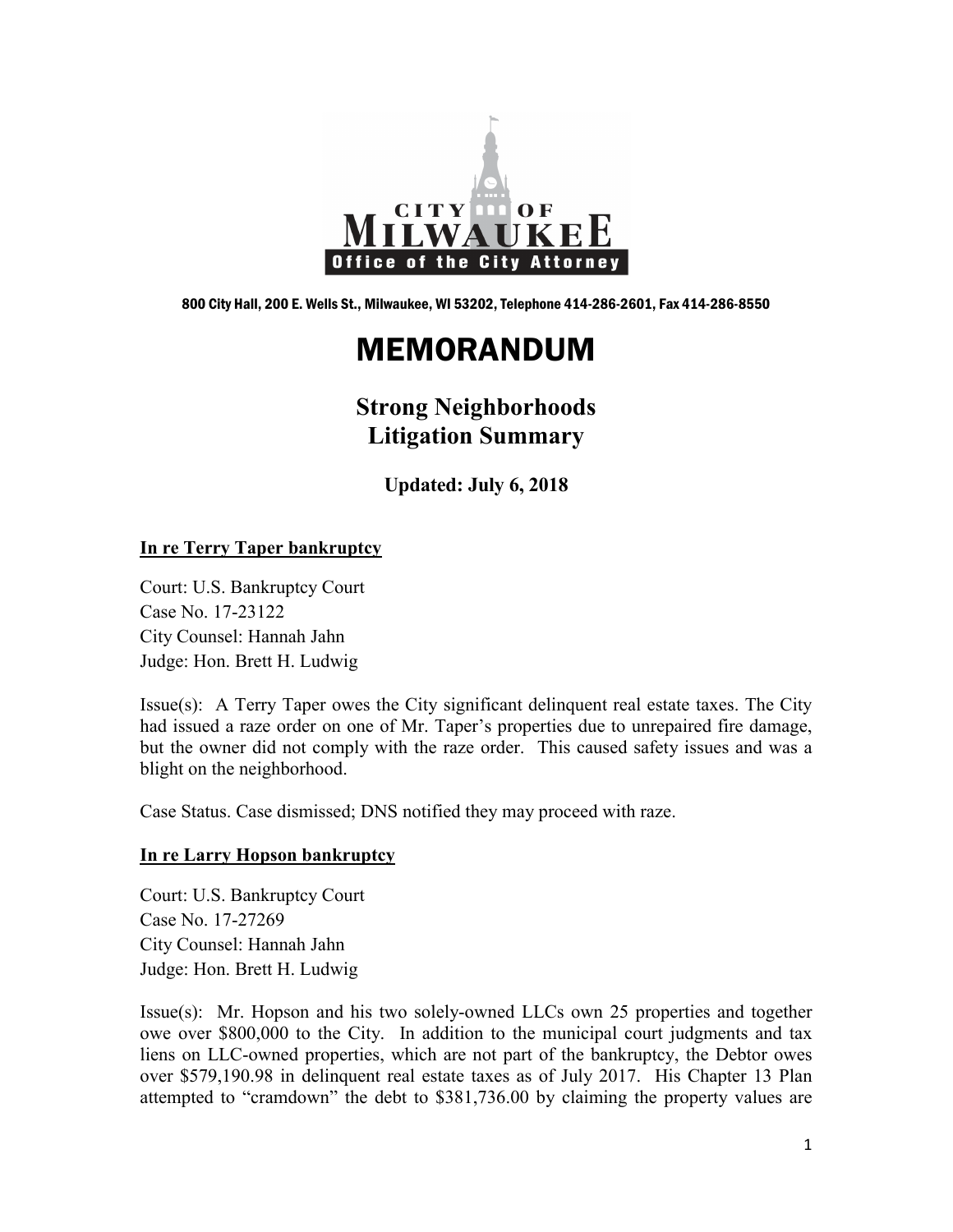less than the tax lien on some of those properties. The City objects to that Plan, asserting that it incorrectly estimates the secured amount of the claim.

Case Status: The City objected to the Amended Plan based on the Debtor's attempts to cramdown the secured debt. The Debtor filed adversary proceedings to allow the Court to determine the value of eleven of those properties. The court heard evidence of the properties' value at a court trial May 14, 2018. Decision pending.

# **City of Milwaukee v. Elijah M. Rashaed**

Court: Milwaukee County Circuit Court Case No: 17-CV-6823 City Counsel: ACA Kail Decker Judge: Hon. Glenn Yamahiro

Issue(s): Public nuisance landlord violates ATCP laws and fails to maintain property conditions; also uses LLCs to insulate himself from consequences of his actions.

Summary of Case: The city sued Elijah Mohammad Rashaed and 18 of his entities that own property in Milwaukee seeking an injunction that prohibits him from managing properties, collecting rent, and acquiring or conveying property. The city sought to get a receiver appointed to manage the properties and then sell them to pay for the cost of the receivership and satisfy all liens.

Case Status: After a contested hearing, the Court ordered a property manager to take over all residential rental buildings owned by the defendants as of April 4, 2018. Several properties have been sold, so the portfolio currently has 157 buildings with 303 units. Peter Ogden was appointed as the property manager and his firm, Ogden  $\&$  Company, has been working diligently to evaluate properties, contact tenants, and overcome obstacles set in place by the defendants. The defendants have failed to comply with several orders, so a motion for contempt is set to be heard on August 6, 2018.

#### **In re City Wide Investments, LLC bankruptcy**

Court: U.S. District Court for the Eastern District of Wisconsin Case No. 17-cv-1403 City Counsel: Hannah Jahn Judge: Hon. Pamela Pepper

Issue(s): City Wide Investments, LLC filed bankruptcy to get back property located at 8940 N. Michele St. Property was part of an In Rem tax lien foreclosure proceeding brought by the City of Milwaukee and has since been sold to a  $3<sup>rd</sup>$  party. After trial on September 19<sup>th</sup>, 2017, the Court found that the fair market value of the property at the time of transfer was \$330,000, and consequently, ordered a judgment in favor of the Plaintiff in the amount of \$280,894.56.

Status: City appealed to the District Court. Briefing completed; awaiting decision.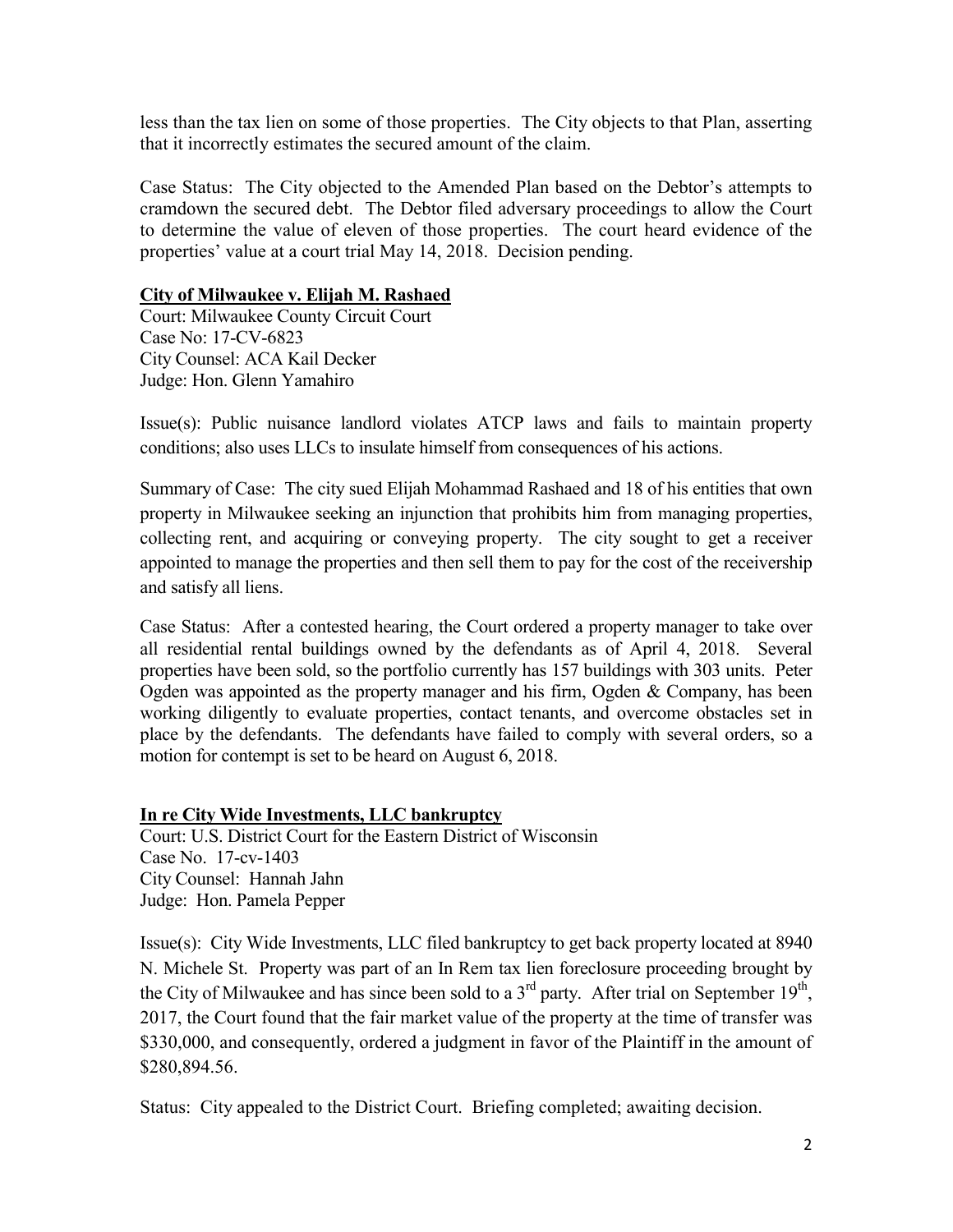#### **In re James Miicke bankruptcy**

Court: U.S. Bankruptcy Court Case No. 17-23177 City Counsel: Hannah Jahn Judge: Hon. Susan V. Kelley

Issue(s): After the City objected to the Debtor's first Chapter 13 Plan because it did not believe he was paying the maximum he should on the unsecured debt (fines and forfeitures for building code violations on buildings he no longer owns), the Debtor filed an amended plan, agreeing to pay 100% of the City's unsecured claim. As required by the Plan, the Debtor (with a realtor) has listed four rental properties (of the seven he and his associated entities currently own in the City) at listing prices of at least the assessed value. The proceeds of the sales, in addition to Mr. Miicke's disposable income, will pay the claims.

Status: The City approves the most recent Chapter 13 Plan; the Trustee has not, so the Plan cannot be confirmed yet. The City is awaiting confirmation of Plan so that payments can be distributed to the creditors.

# **City of Milwaukee v. Hampton Avenue Group LLC**

Court: Milwaukee County Circuit Court Case No: 17-CV-004388 City Counsel: Patrick Leigl Opposing Counsel: Mike Ganzer and David Halbrooks Judge: Judge John DiMotto

Issue(s): Sale and manufacture of K2 at convenience store

Summary of Case: After a nine month investigation with federal, state and local authorities regarding the sale of K2 (i.e. synthetic cannabinoids), DEA and MPD executed a search warrant on the convenience store Food Town Mini Mart on May 23, 2017. The search warrant resulted in the seizure of over 1,800 packets of K2, drug paraphernalia and equipment used to manufacture K2. In addition, the Department of Revenue seized over 4,000 boxes of illegal tobacco. On May 26, 2017, the CAO filed drug house litigation to close and seize the property.

Case Status: After a court trial and briefing, on November 14, 2017, the circuit court found the property to be a drug house and ordered it seized by the City and sold. CAO is working with the local alderperson and district commander to vet a potential buyer of the property. The proceeds of the sale will go toward community improvement and reimbursing the costs of law enforcement.

#### **City of Milwaukee v. Kenneth D. Churchill, III**

Court: Milwaukee County Circuit Court Case No. 17-CV-1135 City Counsel: Heather Hecimovich Hough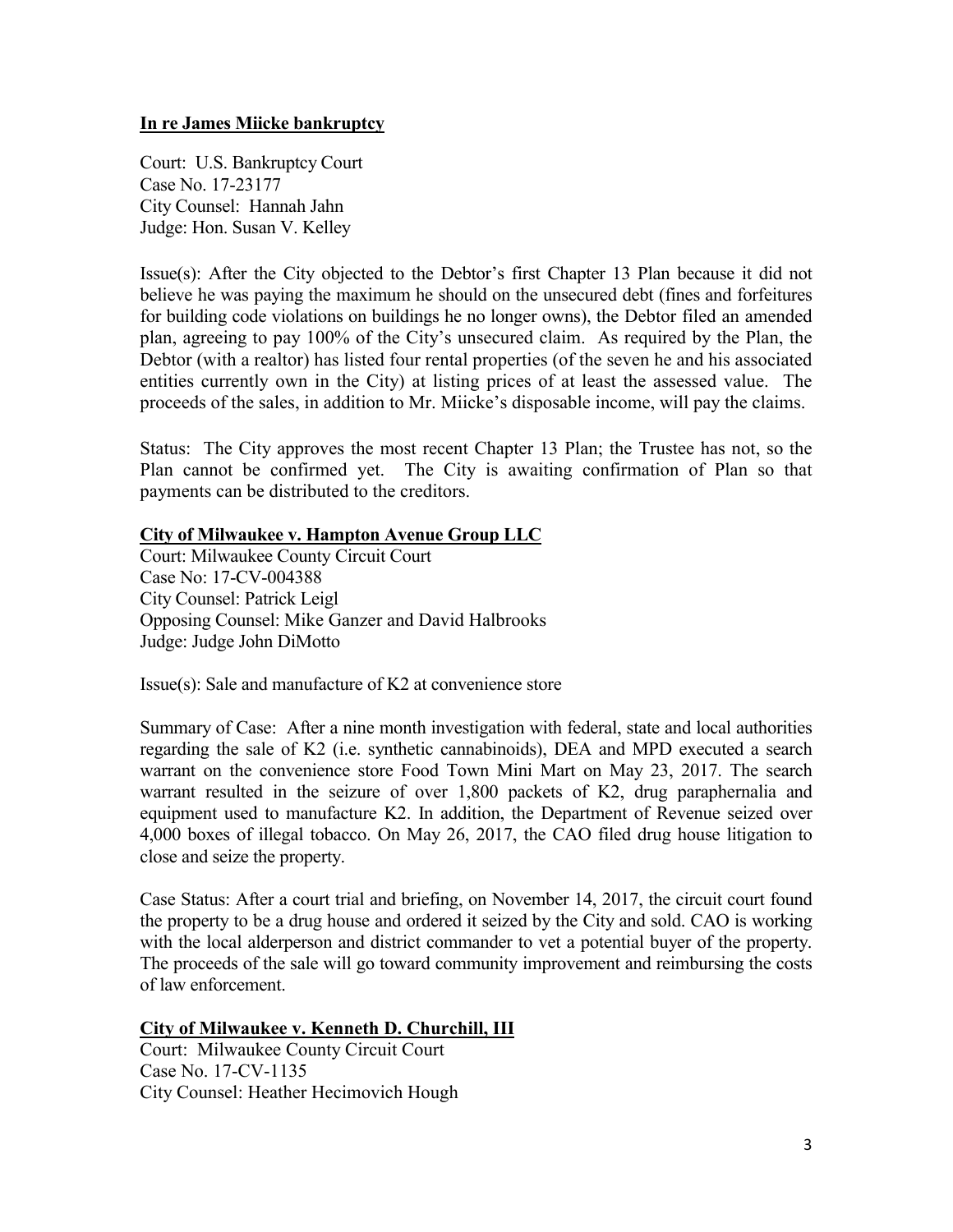Opposing Counsel: Terry Teper, Bryan Ward Judge: Rebecca Dallet

Issue(s): Since 2011, Churchill's 12 City property holdings have received 11 drug house designations and Churchill has failed to abate the drug, nuisance and prostitution activity at his property holdings. In addition, Churchill has numerous outstanding code violations that have not been corrected and have been open since 2015. The City also alleges that Mr. Churchill has direct involvement with the drug activity occurring at his rental properties.

Summary of Case: The City sued Churchill under Wis. Stat. § 823.02, alleging that Churchill's mismanagement of his properties constitutes a public nuisance; under Wis. Stat. § 823.09 alleging that the properties are Bawdy House nuisance, § 823.113 alleging that the properties are a drug house nuisance, and also that the properties are a nuisance per se due to the number of outstanding code violations and municipal citations attached to the properties.

Case Status: Defendant is selling off properties; 9 of the 12 properties have sold as of May, 2018. Proceeds are being held in receiver's trust account. Settlement conference occurred, proposed stipulation under review by Defendant and Counsel.

# **In re. Paul M. Bachowski bankruptcy**

Court: United States Bankruptcy Court Eastern District of Wisconsin Case No: 16-30646-beh; Ch. 13 City Counsel: Kevin P. Sullivan Opposing Counsel: Todd C. Esser Judge: Beth E. Hanan

Issue(s): The City has sought relief from automatic stay with respect to the 16 parcels Debtor proposes to sell ("Relief Stay') and has objected to confirmation of his plan with respect to Debtor's remaining 17 parcels ("Objection").

Summary of Case: Debtor has been in bankruptcy since October, 2016.

Case Status: In resolution of the City's motion for relief from stay, an order has been entered by the bankruptcy court incorporating agreed-upon deadlines for code compliance and listing for sale with respect to the debtor's properties and providing for increased monthly payments. Sale of the property at 617 W. Hadley has received bankruptcy court approval.

#### **City of Milwaukee v. 2904 W Wisconsin LLC**

Court: Milwaukee County Circuit Court Case No: 16-CV-1802 City Counsel: Kail Decker and Joseph Johnson (Kohn) Opposing Counsel Firm: Heller Law Offices, LLC Opposing Counsel: Michael G. Heller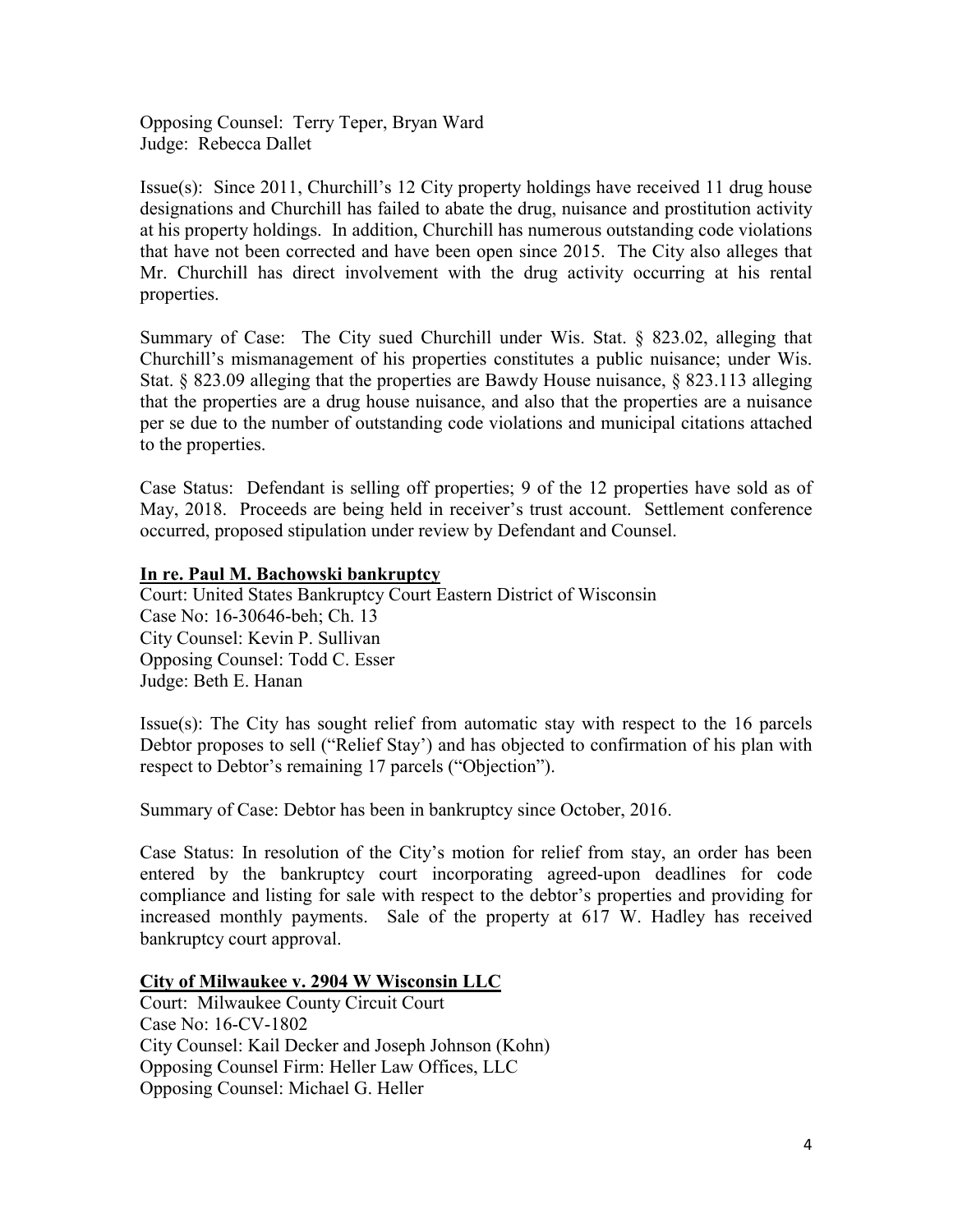Judge: Rebecca F. Dallet

Issue(s): There is a judgment against an LLC that remains unsatisfied.

Summary of Case: The City's collections firm, Kohn Law Firm, obtained a judgment for \$36,465.32 on July 26, 2016, for delinguent taxes against the owner of the property located at 2904 West Wisconsin Avenue. No one appeared for the supplemental examination of the owner's member or agent to inquire about the assets of the LLC owner and the property is now tax-delinquent in excess of \$230,000.

Case Status: The property owner paid \$46,000 for all delinquent 2014 taxes, interest, and penalties, plus agreed to pay \$5,000 per month toward 2015 taxes. Any failure to make that payment after notice of default will result in the appointment of a receiver to take over this 50+ unit apartment building.

#### **City of Milwaukee v. Mohammad Choudry, et al.**

Court: Milwaukee County Circuit Court Case No: 16-CV-8057 City Counsel: Kail Decker Opposing Counsel: Timothy Baldwin Judge: William Sosnay

Issue(s): Since 2009, Mohammad Choudry has amassed a portfolio of neglected rental properties. He frequently failed to record sheriff's deeds, regularly did not pay real estate taxes, and hid behind LLCs that incurred significant forfeiture debt. His tenants lived in poor conditions, the city rarely collected debts upon him, and his cash-only business made it difficult to garnish to pay those debts.

Summary of Case: The City sued Mr. Choudry and several related LLCs under causes of action including: debt collection, public nuisance, racketeering, and fraudulent transfers. In addition, the City sought to pierce the corporate veil of the LLCs and hold Choudry personally liable.

Case Status: The receivership has been operating since Nov. 2016. All life/safety issues have been addressed and receiver obtained a \$300,000 line of credit with a local bank to pay down debt and assist in making proactive improvements that will reduce future maintenance costs. There is a motion hearing scheduled for July 13 in which the receiver will move to transfer all 77 properties into a trust for the purpose of paying down debt and liquidating assets, which would conclude the case.

#### **City of Milwaukee v. M & R Properties Investment, LLC, et al.**

 Court: Milwaukee County Circuit Court Case No: 15-CV-7228 City Counsel: Kail Decker Opposing Counsel: David Halbrooks Judge: Rebecca Dallet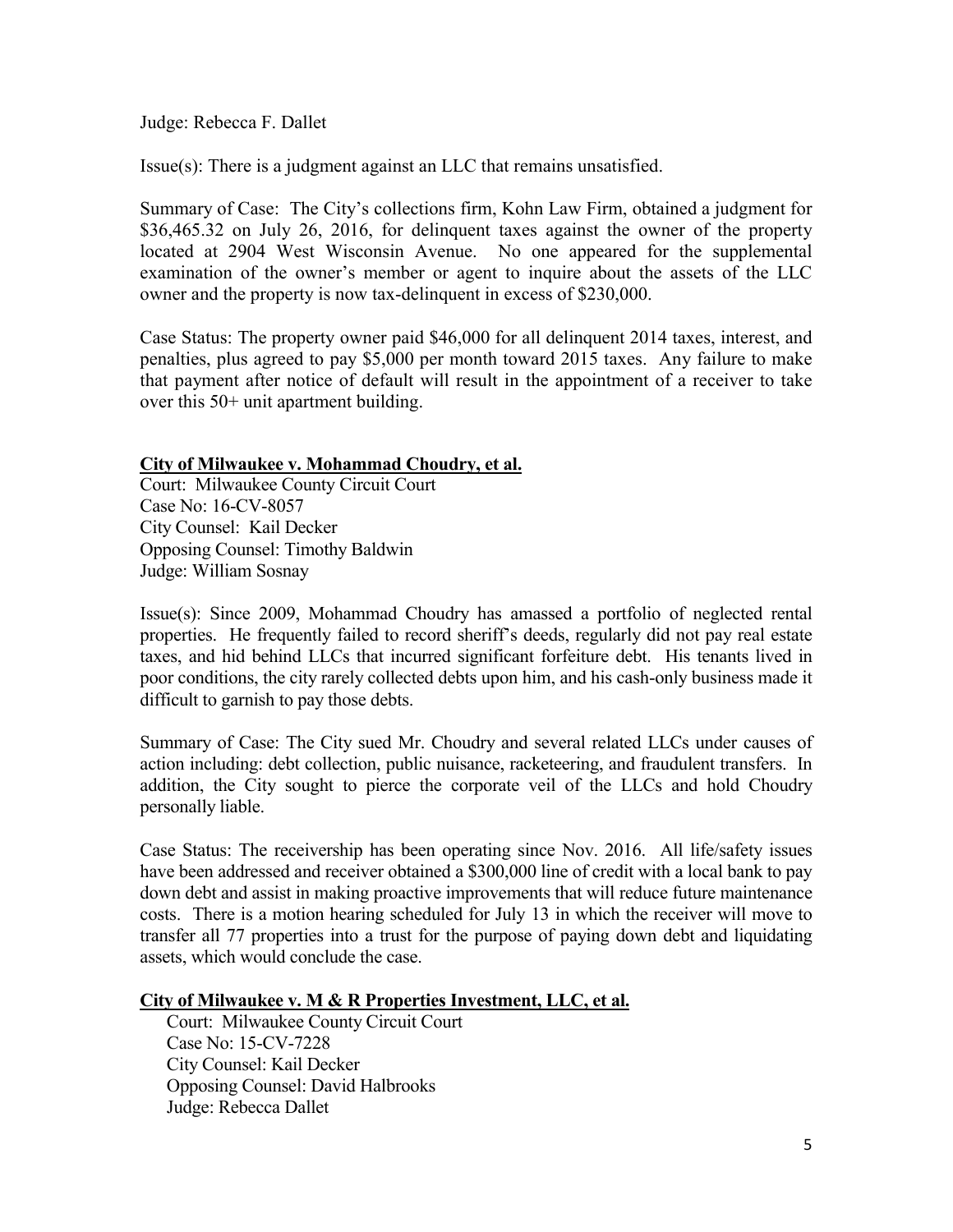Issue(s): Property at 2710 W. Juneau Avenue was dilapidated and uninhabitable. The City served a raze order against the property and the owner did not comply.

Summary of Case: City sued the owner of 2710 W. Juneau Avenue to force it to raze the building. The owner stipulated to razing the building by a certain date. It failed to do so by that date. The city sought a finding of contempt and sanctions which was denied. Just prior to another scheduled contempt hearing, the owner conveyed the property to a third party who was not financially capable of completing the project. The city filed a motion under Ch. 242 to declare the conveyance to be a fraudulent transfer and the owner agreed to void the conveyance. The City razed this building in March 2017 at its cost due to the extended period of time it would take to compel the owner.

Case Status: The case is now a collections action by Kohn Law Firm.

# **City of Milwaukee: Notice of Intent to File Application for Appointment of a Receiver**

Court: None, published only (March 30, 2017) Case No.: N/A City Counsel: Heather Hecimovich Hough Opposing Counsel: Victor M. Arellano Judge: N/A

Issue(s): Since 2011, DNS has issued at least 138 orders identifying at least 854 code violations at Miguel Saldivar's property holdings. To date, 44 orders to correct 458 code violations remain unabated.

Summary of Case: The City published the Notice of Intent to File Application for Receivership on March 30, 2017, with the intent of filing a nuisance action for receivership in circuit court after the expiration of 60 days (as required by statute).

Case Status: In March of 2017, the City published and recorded a Notice of Intent to File for Application of Receivership for all of the properties owned by Miguel Saldivar or one of his LLC entities. The notice was filed under the Wisconsin nuisance statute, and requested that Saldivar abate all nuisances (code violations) in 60 days or the City would file an application for a receiver. Shortly thereafter, Mr. Saldivar retained Attorney Victor Arellano to represent him in this matter. In addition, the City was contacted by Attorney Dan Habeck who represented F Street Investments. F Street had mortgages on a number of the property holdings and was concerned that the properties were grossly illmaintained. Victor Arellano, Mr. Saldivar's attorney, requested that the City enter into an agreement with Mr. Saldivar allowing him 120 days to make all the repairs to all of the properties. The City entered into the agreement. F Street Investments was closely monitoring the agreement because of their interest in the properties. The City terminated the agreement with Mr. Saldivar on May 23, 2017 for his failure to abide by the agreement's terms. The City discussed the matter with F Street and they moved forward with foreclosure actions that included requests that the Court appoint a receiver to